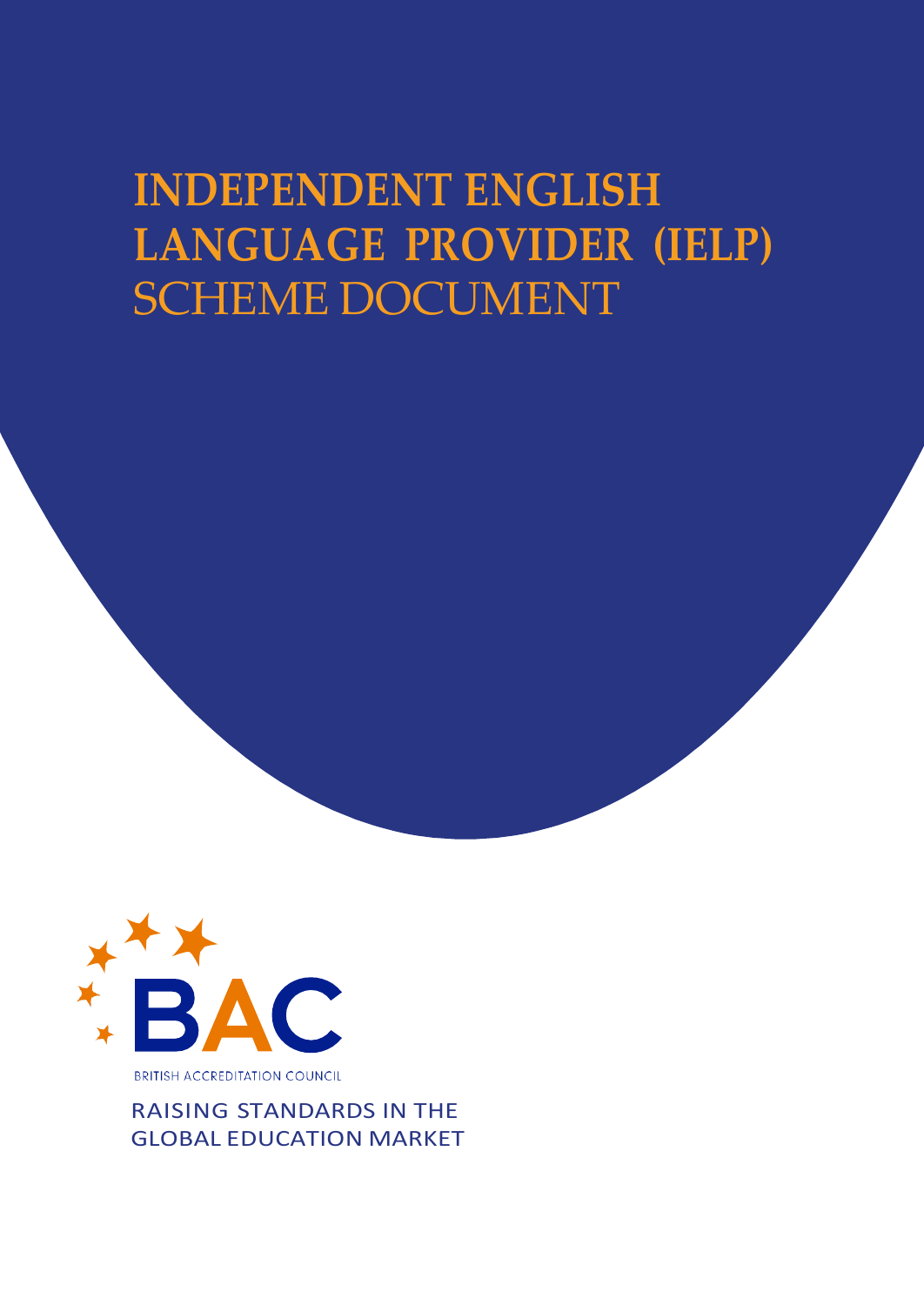## **Contents**

| 1. BAC's Independent English Language Provider (IELP) scheme accreditation    | $\overline{3}$ |
|-------------------------------------------------------------------------------|----------------|
| 2. Eligibility for accreditation                                              | $\overline{3}$ |
| 3. Accreditation process                                                      | $\overline{4}$ |
| 4. Accreditation cycle                                                        | $\overline{4}$ |
| 5. Inspection process                                                         | 4              |
| 6. Accreditation fees                                                         | 5 <sup>1</sup> |
| 7. Accreditation statements and marks                                         | 5 <sup>1</sup> |
| 8. Further conditions                                                         | $\overline{5}$ |
| 9. Contacting BAC                                                             | 5 <sup>1</sup> |
| <b>Appendix A</b>                                                             | 6              |
| Inspection area – management, staffing, administration, and quality assurance | 6              |
| Inspection area - teaching, learning, and assessment                          | $\overline{9}$ |
| Inspection area - learner welfare                                             | 11             |
| Inspection area - premises and facilities                                     | 13             |
| Inspection area - ODBL (if applicable)                                        | 14             |
| Glossary                                                                      | 15             |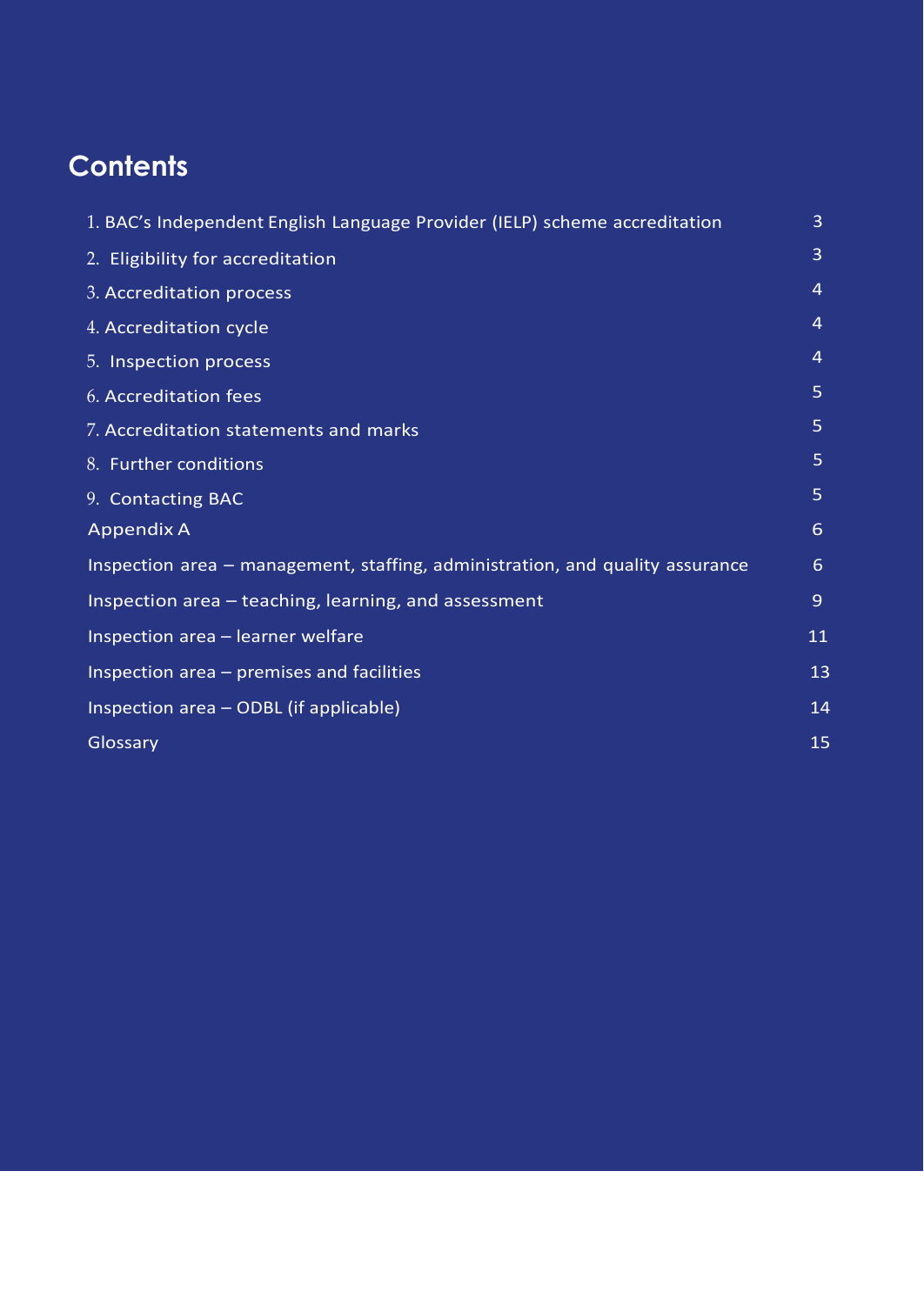**1. BAC's Independent English Language Provider (IELP) scheme accreditation is a voluntary quality assurance scheme for English language providers. The aim of the scheme is to acknowledge the quality of institutions and training providers that are outstanding in the field of English language education. The scheme provides them with the opportunity to become accredited by a globally-recognised accreditation body.**

#### <span id="page-2-0"></span>**2. Eligibility for accreditation**

All private or public education providers are eligible to apply for IELP accreditation provided that all of the following requirements are met:

- ➜ The provider is licensed by a local, regional, or national licensing agency if such licensing is mandatory and/or holds accreditation from a nationally recognised educational or professional body and/or meets all mandatory requirements to operate.
- ➜ The provider must be providing courses to prepare learners for examinations from one of the following awarding bodies:
	- a) LanguageCert
	- b) Trinity College
	- c) Cambridge English
	- d) IELTS (International English Language Test System)
	- e) TOEFL (Test of English as a Foreign Language).

To meet this eligibility criteria, the provider can also offer an English for Academic Purposes (EAP) pathway course. In this case, the course must lead to further study with a provider whose qualifications are recognised by UK NARIC and/or the national accrediting authority where relevant.

- $\rightarrow$  In addition to the above courses the provider can also offer English language courses that include one or more of the following:
	- General courses for adults and/or children
	- English for specific purposes, for example Business English, English for Academic Purposes (EAP), and preparation for study in an Englishspeaking country
	- One-to-one
	- Online, Distance, and Blended Learning (ODBL) English language learning programmes
- ➜ BAC's evaluation of the provider will not assess

the role of any awarding body and will not include an evaluation of the assessment procedures used in determining the final grades awarded or the quality management procedures used by the awarding body.

- $\rightarrow$  Effective control of the provider is the responsibility of an accountable management.
- → The provider is led by a proprietor or designated principal/director who must have clearly defined responsibilities for the running of the provider and for the quality of its work.
- $\rightarrow$  There are no grounds for believing the proprietor, principal/director, or any other senior manager to be unfit to be responsible for the provider.
- **→** The provider has provided an IELP programme for a minimum period of two years. One exception is that BAC may approve accreditation at an earlier date, although this would normally only be available to providers that are part of a larger organisation that meets the above requirements.
- $\rightarrow$  If the provider offers courses that are delivered through ODBL, the managerial, administrative, and academic staff must have an understanding of the special requirements of these modes of study.

The final decision regarding a provider's eligibility for the accreditation scheme rests with BAC.

## **2.1 Additional conditions for the IELP scheme**

- ➜ Accreditation relates only to a specific provider and may not be used in relation to large multibranch providers unless all branches have been awarded accreditation. BAC reserves the right to decide whether it is more appropriate for organisations to seek accreditation for the totality of their operations or in respect of their separate parts. Unless BAC determines otherwise, where an accredited provider is a branch of a larger organisation, accreditation will relate only to that branch.
- → Providers that wish to apply for accreditation for all their branches must first contact the BAC head office to discuss their application.
- **→ Accreditation by BAC does not remove** the obligations of accredited providers to comply with relevant local statutory and regulatory requirements.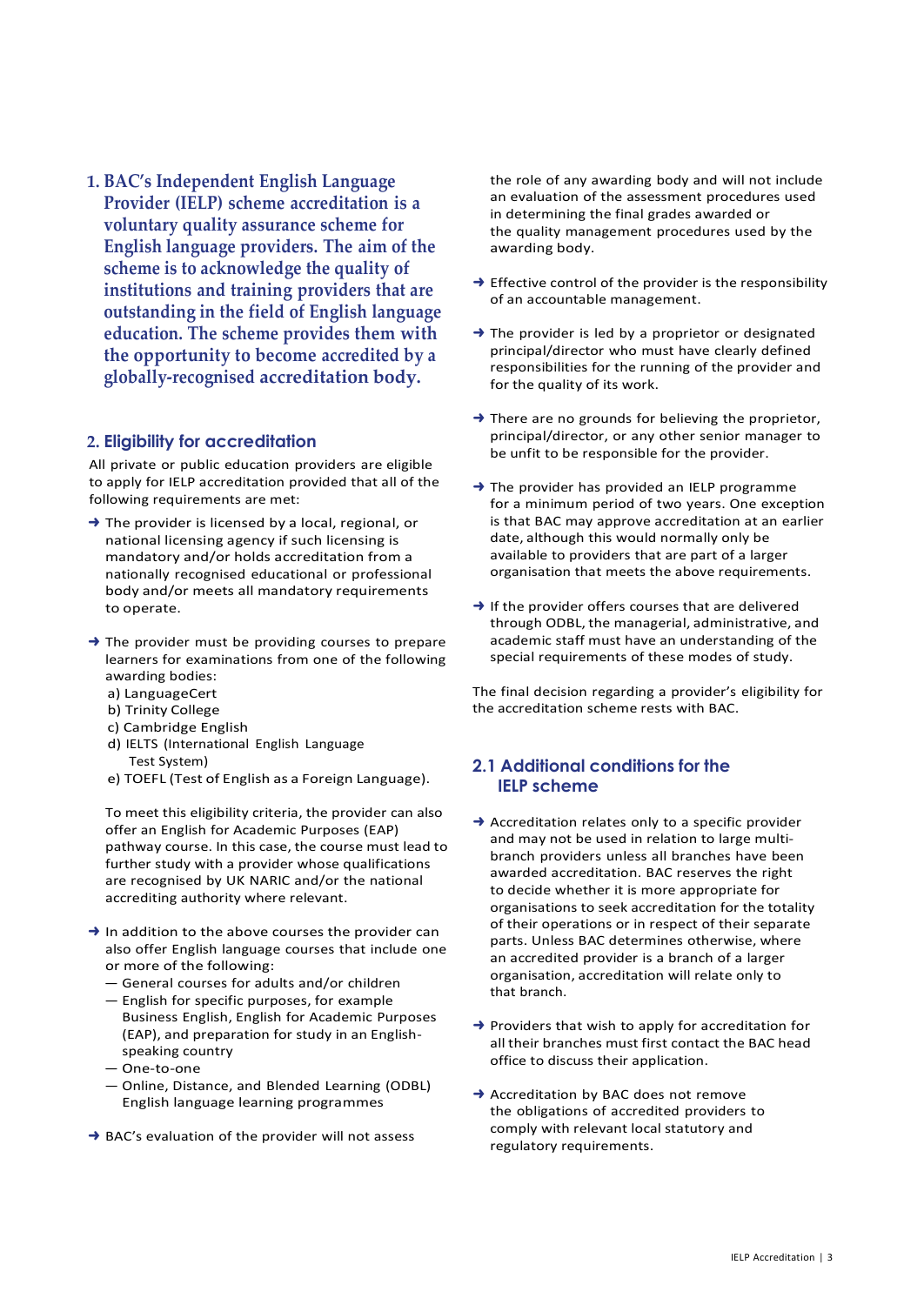→ Any contractual agreements between BAC and an accredited provider or any disputes arising out of the award, refusal, or withdrawal of accreditation by BAC shall be subject to English law.

## <span id="page-3-0"></span>**3. Accreditation process**

BAC's IELP accreditation scheme covers the full range of English language education activities offered by the provider and is not restricted to specific courses within the total provision.

A provider is awarded accreditation for a period of four years, subject to a satisfactory interim inspection and meeting all the responsibilities of an accredited provider (see the Accreditation Handbook for details). Accreditation does not apply to activities that are promoted and delivered under a different name unless BAC has given specific approval for the inclusion of such activities within the provider's accreditation.

Accreditation is based on an inspection of the full range of a provider's programmes. It also requires evidence that the management will maintain acceptable standards during the period of accreditation and operate within the requirements of any relevant local legislation. Providers will be assessed against the full standard set of inspection criteria described below and must meet all the minimum standards.

Prospective applicants are invited to contact BAC's head office to discuss their eligibility for the scheme. Following this, the provider is required to send in an initial submission that requires evidence of financial stability and viability, provenance, recognition and accreditation achieved, and references to be produced attesting to the outstanding reputation of the provider. If BAC is satisfied that the eligibility criteria have been met, providers are asked to submit a formal application.

This rigorous application process with its different levels of scrutiny is designed to ensure that applicants that are not of the required standard do not spend time and effort preparing the full application documentation. There is no right of appeal at this stage of the application process.

#### <span id="page-3-1"></span>**4. Accreditation cycle**

Accredited providers must apply for re-accreditation every four years and will then undergo a further full inspection. In considering a report on an accredited provider, the Accreditation Committee may either award re-accreditation for another four years, defer

a decision pending the resolution of minor issues, or withdraw accreditation from the provider should it have failed to maintain the standards required. Irrespective of the outcome, the inspection report is released to the provider along with the decision of the Accreditation Committee.

### <span id="page-3-2"></span>**5. Inspection process**

The primary method for assessing whether a provider meets the standards required for accreditation is an on-site inspection carried out by independent inspectors who are appointed and trained by BAC. No provider will be awarded accreditation or reaccreditation without a full inspection of its provision as described within the five areas of assessment.

#### **Minimum standards**

Appendix A of this document sets out the minimum standards required of an accredited provider as well as clarifying the likely scope of an inspection and the specific items assessed by BAC's inspectors. The provider should use these sections as a basis for self-evaluation before the inspection.

The areas assessed at a full inspection are grouped into five sections:

- $-$  Management, staffing, administration, and quality assurance
- Teaching, learning, and assessment
- Learner welfare
- Premises and facilities
- ODBL (if applicable)

The management of quality and the provider's quality assurance procedures are assessed throughout each area of inspection.

#### **Document review**

As well as setting out the minimum standards required, a sample list of the documents to be scrutinised, in relation to each section, is also included in this document. A full list of required documentation will be provided by the lead inspector during the preparation for the inspection. The inspectors will need to see this documentation as part of their evaluation as to whether the provider meets BAC's minimum standards for IELP accreditation. Some of the documents must be included in the initial submission and application form and others must be made available before and during the inspection.

#### **Legal and regulatory compliance**

All new applicants and those applying for reaccreditation are required to sign a declaration stating that the provider complies with all relevant statutory requirements in force in the country of operation in relation to such matters as health and safety,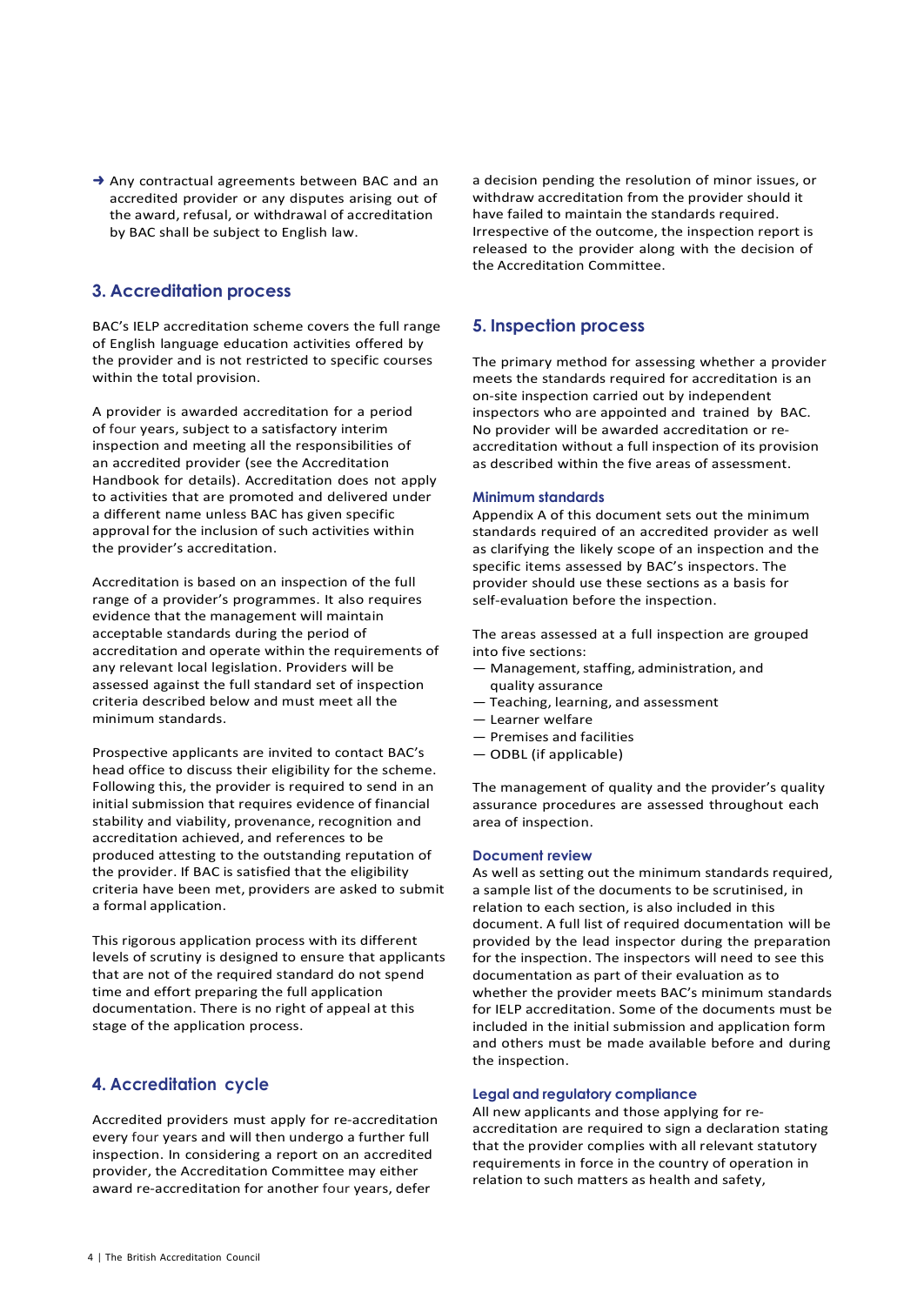safeguarding, employment law, copyright, disability provision, equal opportunities, planning consent, data protection, and public liability.

It is the personal responsibility of the head of the provider to ensure that all requirements are met. BAC inspectors will not inspect the local compliance requirements but will note any observed breach of regulations. This will be conveyed to the Accreditation Committee as a "no confidence" judgement in the ability of the provider to self-assess in these matters and will call into question the integrity of the senior management who will have endorsed the declaration. Although the compliance with statutory requirements is not a BAC minimum standard, evidence of noncompliance will provide the Accreditation Committee with grounds for refusal of accreditation.

A report of the full inspection is considered by the Accreditation Committee, which decides to award, defer, or refuse accreditation based on the evidence of whether all minimum standards have been met and that there are systems in place to ensure continuing compliance.

Any provider that has been unsuccessful in either gaining or retaining accreditation may appeal against the decision of the Accreditation Committee.

## <span id="page-4-0"></span>**6. Accreditation fees**

Accredited providers are required to pay annual accreditation fees that are due in September each year. The exact fee payable depends on the number of learners enrolled at the provider over the previous year. Accurate enrolment figures must be supplied to BAC once per year on request. If such figures are not supplied by the deadline given, the full maximum accreditation fee will be charged. Failure to pay the annual accreditation fees by the deadline given on the invoice will result in suspension and the possible withdrawal of accreditation.

## <span id="page-4-1"></span>**7. Accreditation statements and marks**

Providers that have been awarded accreditation may use the following statements of accreditation in their promotional materials, subject to certain conditions:

- $\rightarrow$  "accredited by the British Accreditation Council as an Independent English Language Provider."
- → "accredited by BAC as an Independent English Language Provider."
- ➜ "BAC accredited as an Independent English Language Provider."

#### **8. The further following conditions apply:**

- $\rightarrow$  Accreditation covers all eligible provision that you have declared to BAC.
- $\rightarrow$  Accreditation applies to your organisation as a whole and must not be construed as accreditation or validation of individual IELP programmes or awards.
- → Accreditation applies only to the specific provider whose application BAC has received and not to any partner, branch, or otherwise connected providers.
- → You must avoid any inaccurate or misleading statements concerning your accreditation and if uncertain should contact BAC to seek clarification on what is acceptable. Any breach of this condition may lead to the suspension or withdrawal of your accreditation.
- $\rightarrow$  If your accreditation is withdrawn you must remove all statements or claims of accreditation by BAC from your promotional and other material as soon as is reasonably practicable and must immediately refrain from representing yourself as BAC accredited.
- ➜ Unaccredited providers that have applied for accreditation must not make public reference to their application. Any breach of this condition may be taken into account in any subsequent decision on accreditation.

Once accredited, providers may use the BAC logo in their promotional materials, subject to certain conditions.

## <span id="page-4-2"></span>**9. Contacting BAC**

Further guidance and details of the generic requirements and responsibilities for BAC accredited providers can be found in the Accreditation Handbook. Please contact [info@the-bac.org](mailto:info@the-bac.org) for further information.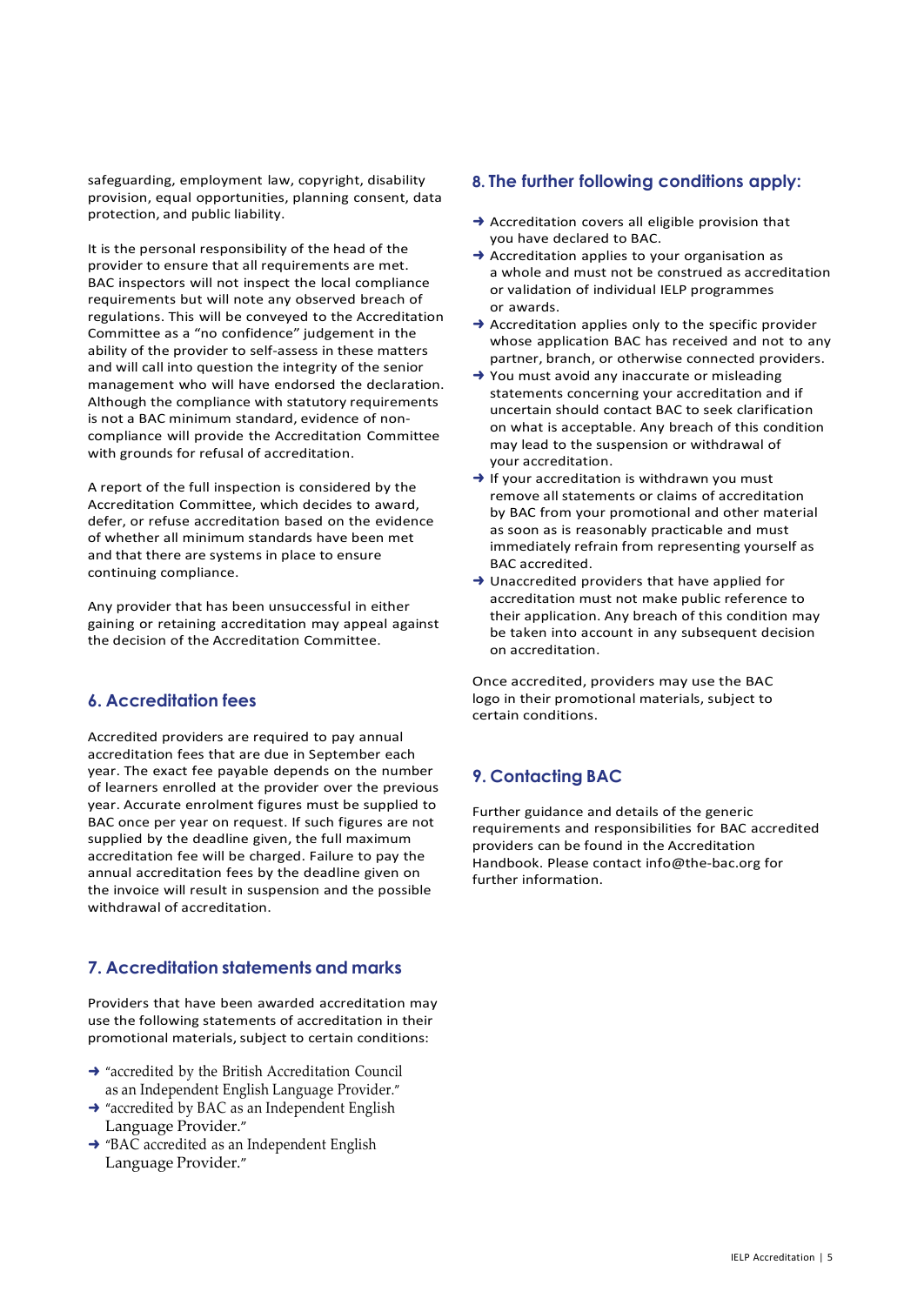## <span id="page-5-0"></span>**Appendix A**

<span id="page-5-1"></span>**Inspection area – management, staffing, administration, and quality assurance**

## **Minimum standards 1–8**

#### **1. The provider is effectively managed**

- 1.1 The provider has a written statement of its mission and goals that effectively guides its activities, is communicated to all stakeholders, and is effectively implemented and regularly reviewed.
- 1.2 The management structure is clearly defined, documented, and understood, including the role and extent of the authority of any owners, trustees, or governing body.
- 1.3 The head of the provider and other senior managers are suitably qualified and experienced, understand their specific responsibilities, and are effective in carrying them out.
- 1.4 There is a formal system to ensure that all managerial and administrative staff have access to appropriate continuing professional development activities.
- 1.5 There are clear channels of communication between the management and staff including those working remotely.

#### **2. The administration of the provider is effective**

- 2.1 Administrators are suitably qualified or experienced and understand their specific responsibilities and duties.
- 2.2 The size of the administrative team is sufficient to ensure the effective day-to-day running of the provider.
- 2.3 The administrative support available to the management is clearly defined, documented, and understood.
- 2.4 Policies, procedures, and systems are well documented and effectively disseminated across the provider.
- 2.5 Data collection and collation systems are effective.
- 2.6 The provider maintains accurate and easily accessible contact details for its learners including, in the case of young learners, details of their parents/guardians.
- 2.7 Learner and tutor records are easily accessible, sufficient, accurately maintained, and up-to-date.
- 2.8 The provider has a robust security system and policies in place for protecting the data of its learners, tutors, and all staff including administrators, technicians, and ancillary staff such as cleaners.

### **3. The provider employs appropriate managerial and administrative staff**

- 3.1 There are appropriate policies and effective procedures for the recruitment and continuing employment of suitably qualified and experienced staff.
- 3.2 Experience and qualifications claimed are verified and documented before employment.
- 3.3 There is an effective system for regularly reviewing staff performance.

#### **4. Publicity material gives a comprehensive, up-to-date, and accurate description of the provider and its curriculum**

- 4.1 Text and images provide an accurate depiction of the provider's location, premises, facilities, and the range and nature of resources and services offered.
- 4.2 Information on the courses available is comprehensive, accurate, and up-to-date. This should include details about the course fees and any additional costs.
- 4.3 All material that is published in English is proofread and checked for grammatical accuracy.

#### **5. The provider takes reasonable care to recruit and enrol suitable learners for its courses**

- 5.1 Entry requirements for each course are set at an appropriate level and are clearly stated in the course descriptions seen by prospective learners.
- 5.2 A formal application process ensures that learners meet the entry requirements and any claimed qualifications are verified and documented.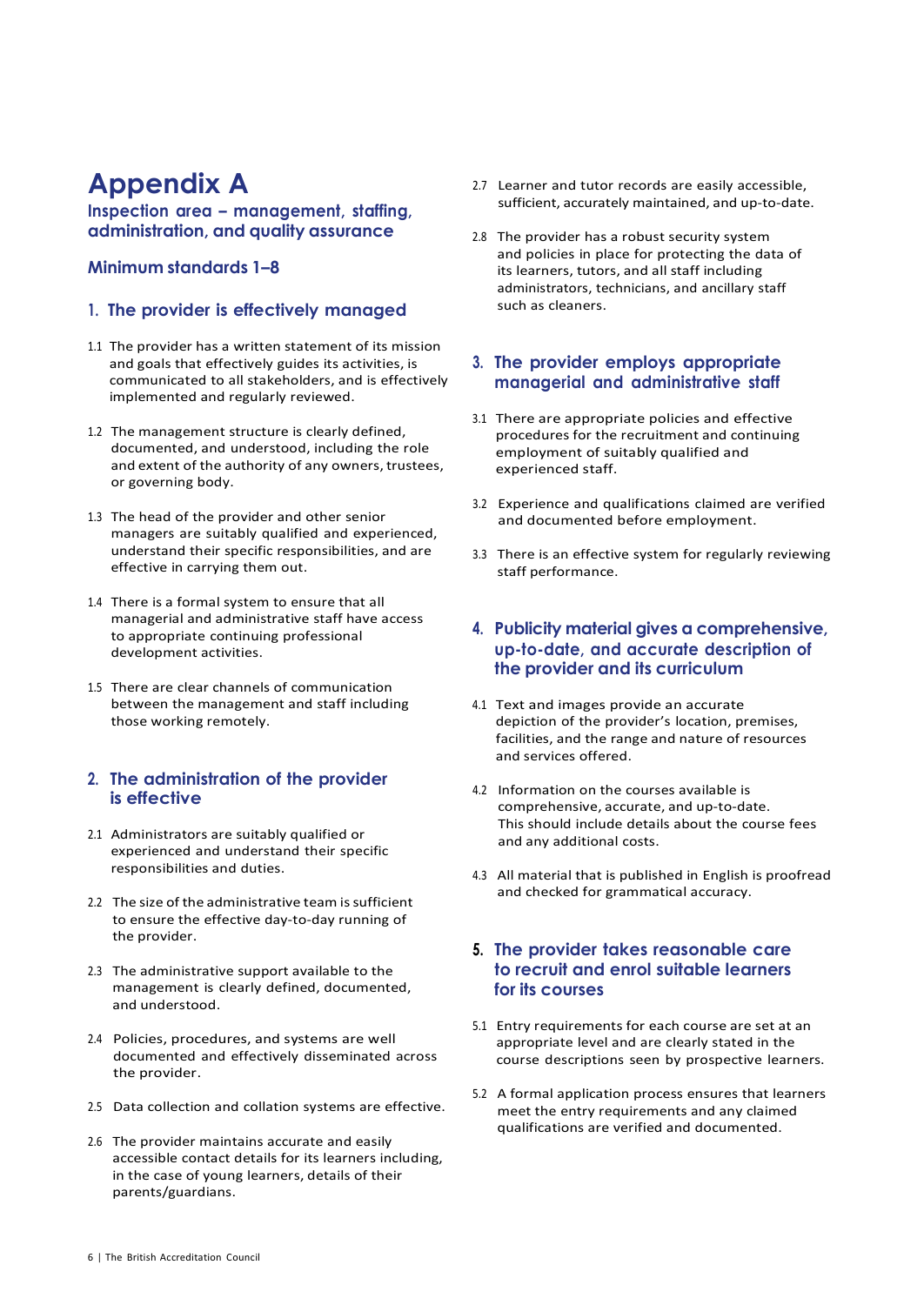- 5.3 Learners are properly briefed on the nature and requirements of the courses for which they apply and all application enquiries are responded to promptly and appropriately.
- 5.4 If any recruitment agents are employed, they should be properly selected, briefed, monitored, and evaluated.
- 5.5 All learners receive a comprehensive initial assessment of their language ability to ensure that they are placed on the correct level course to meet their needs.

#### **6. There is an appropriate policy on learner attendance and effective procedures and systems to implement it**

- 6.1 There is an appropriate clear and published policy on learner attendance and punctuality.
- 6.2 Accurate and secure records of attendance and punctuality at each session are kept for all learners, collated centrally, and reviewed at least weekly.
- 6.3 Learner absences are followed up promptly and appropriate action is taken.

### **7. The provider regularly obtains and records feedback from learners and other stakeholders and takes appropriate action where necessary**

- 7.1 The provider has effective mechanisms for obtaining feedback from learners and other stakeholders such as staff, partner institutions, and employers, on all aspects of the provider's provision, including formal learner representation, where appropriate.
- 7.2 Initial, on-going, and end-of-course feedback is obtained, recorded, and analysed on a regular basis.
- 7.3 The feedback is reviewed by management and action is taken and recorded where necessary.
- 7.4 There is a mechanism for reporting back to the learners about the provider's response to their feedback.
- **8. The provider has effective systems to review its own standards and assess its own performance with a view to continuing improvement**
- 8.1 There are effective systems for monitoring and periodically reviewing all aspects of the provider's performance.
- 8.2 The provider has an effective system to monitor and analyse the results of external examinations taken by its learners.
- 8.3 Reports are compiled, at least annually, that present the results of the provider's reviews and incorporate action plans. Reports include analysis of year-on-year results on learner satisfaction, retention, achievement, examination results, and completion rates.
- 8.4 Action plans are documented, implemented, and regularly reviewed with outcomes reported to management.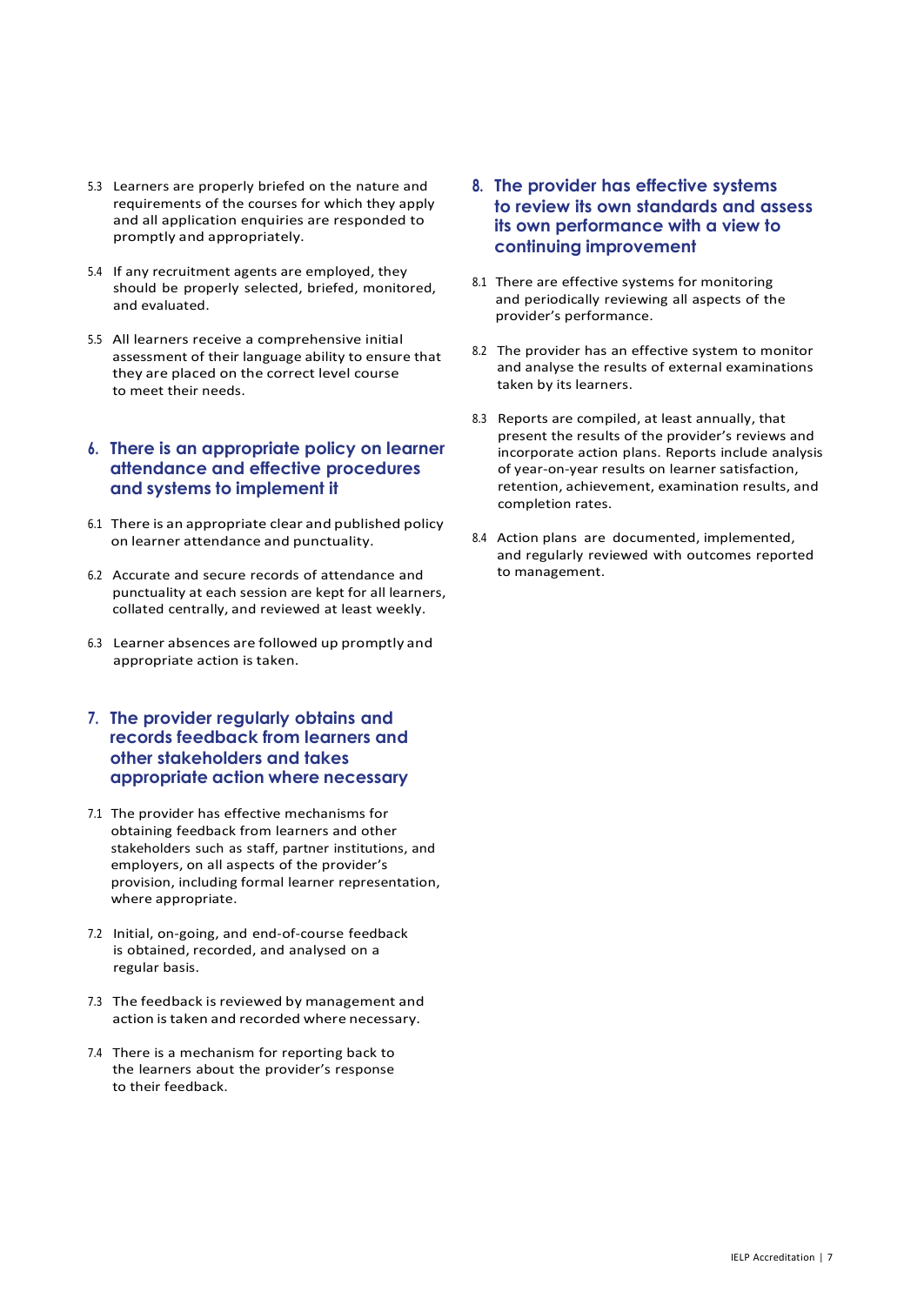#### **Documents required**

- ➜ Up-to-date organisation chart or outline description of the staff structure with names of post-holders and individual roles
- → The strategy/development plan including strategic targets
- → List of committees/boards together with their terms of reference and membership
- $\rightarrow$  Detailed job descriptions for all senior, academic, and administrative staff
- ➜ Up‐to‐date prospectus, course brochures, and other marketing material
- $\rightarrow$  Copies of audits and academic reviews carried out by or on behalf of the awarding bodies or partnership institutions
- $\rightarrow$  Performance data maintained by the provider, for example, examination pass rates, stakeholder feedback scores, and attendance rates
- $\rightarrow$  Annual performance reviews against strategic targets at provider, department, course, and programme level
- $\rightarrow$  Notes from external audits
- **→** Samples and summaries of any learner and other stakeholder feedback including completed feedback questionnaires
- $\rightarrow$  Action plans for dealing with stakeholder feedback
- ➜ Documentation relating to policies and procedures for informing stakeholders of the response made to their feedback
- → Internal quality assurance documentation including copies of any policies used as a means of quality management
- **→** External quality assurance documentation
- $\rightarrow$  Key policies underpinning the running of the provider, for example, relating to staff recruitment, staff performance monitoring and staff development, quality assurance, assessment, and student welfare, etc.
- $\rightarrow$  Staff and learner handbooks
- ➜ Minutes of relevant committee and/or board meetings
- $\rightarrow$  Minutes of staff meetings
- ➜ Detailed curricula vitae for all staff including all academic/teaching staff to include evidence of academic and teaching qualifications
- $\rightarrow$  Staff appraisal procedures and completed documentation
- $\rightarrow$  Evidence of continuing professional development, training opportunities, and individual development logs
- → Staff disciplinary and grievance procedures
- **→ Samples of administration correspondence** with learners
- $\rightarrow$  Completed learner application forms and any learner contracts
- $\rightarrow$  Evidence of attendance monitoring including class registers for each course/programme
- $\rightarrow$  Learner files with details of registration, enrolment, attendance, and qualifications
- **→ Staff personnel files and records**
- → Up-to-date signed contracts of employment for all staff
- → Self-employment contracts/agreements for all self-employed staff
- $\rightarrow$  Briefing materials for agents
- $\rightarrow$  Other management and administrative policies, procedures, and systems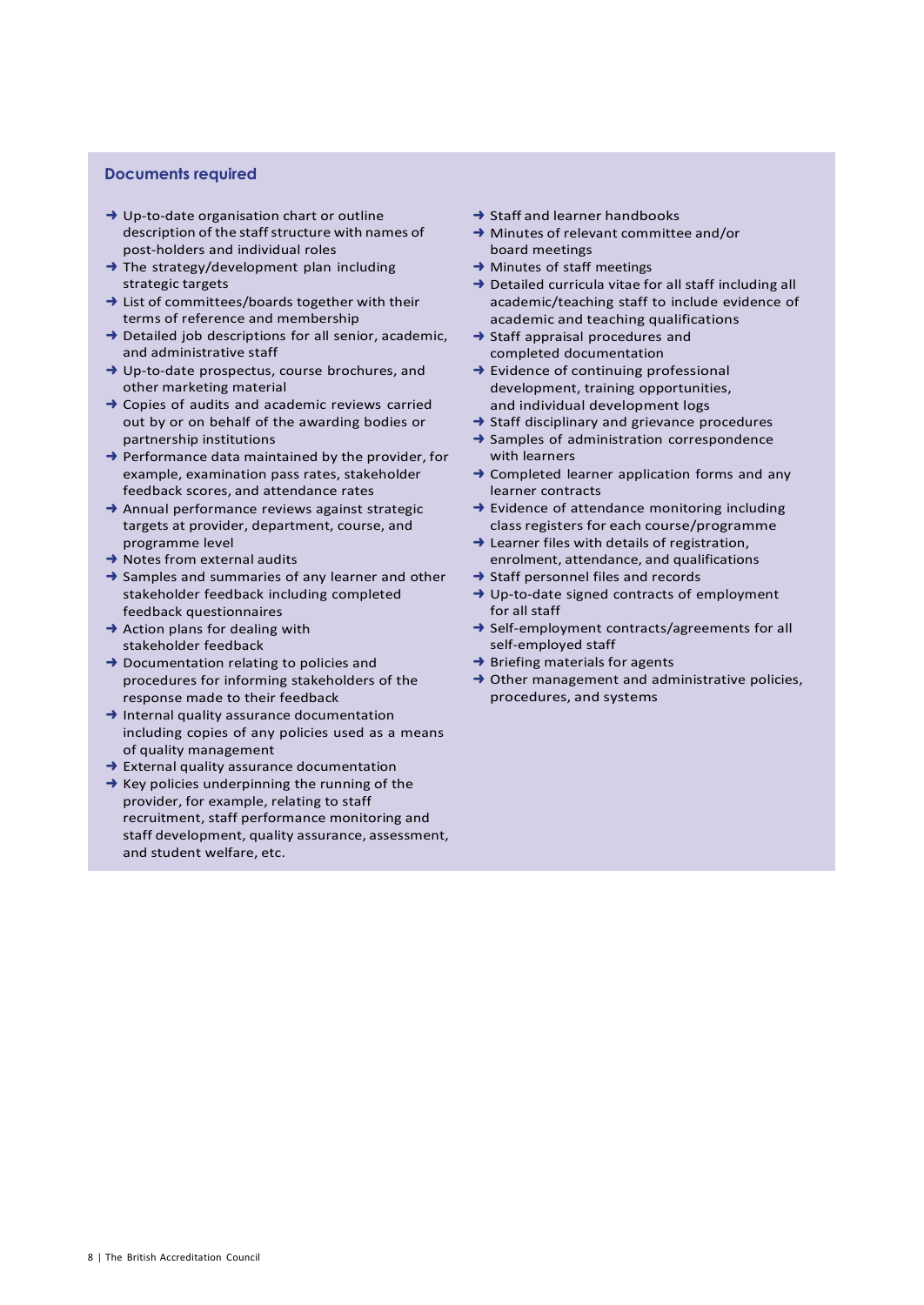## <span id="page-8-0"></span>**Inspection area – teaching, learning, and assessment**

### **Minimum standards 9–16**

#### **9. Academic management is effective**

- 9.1 There is a written curriculum statement that is supported by appropriate schemes of work and lesson plans, leads to an effective learning experience, and is mapped to the Common European Framework of Reference for Languages (CEFR) or equivalent national standards.
- 9.2 There is a suitably qualified and experienced principal or owner who is capable of managing the IELP provision effectively.
- 9.3 There is an appropriate director of studies and/or academic management team with responsibility for teaching, learning, and assessment. The director of studies and/or the head of the academic management team must hold at least an appropriate internationally recognised diploma or a master's Teaching English as a Foreign Language (TEFL) qualification.
- 9.4 Classes are timetabled and rooms allocated appropriately for the courses offered. The special educational needs and disabilities of the learners must be considered when allocating classrooms and a risk assessment undertaken if appropriate.
- 9.5 The allocation of tutors to classes provides a consistent learning experience.
- 9.6 There are formalised plans for providing cover for absent tutors.
- 9.7 The appraisal procedures for teaching staff incorporate regular classroom observation with new tutors being observed within at least two weeks of their starting teaching.
- 9.8 Tutors, including those who are recently qualified and those who are not qualified but are undergoing training, are supported in their continuing professional development and are enabled to develop further pedagogic techniques to enhance learning.

#### **10. Courses are planned and delivered in ways that enable learners to succeed**

- 10.1 Courses are designed and delivered in ways that allow learners to develop the competencies and skills that will be required for final examinations or assessments.
- 10.2 Schemes of work and lesson plans provide evidence of planning and should be appropriate to the length and type of course delivered. The needs of individual learners are also considered as part of the planning.
- 10.3 Lessons and assessments maintain an appropriate focus on any assessment objectives or statement of learning outcomes established by the provider for internal awards and/or the awarding body for external awards.
- 10.4 Learners are encouraged and enabled to develop independent learning skills.
- 10.5 Any required coursework, tutorials, and revision periods are scheduled in advance.
- 10.6 The academic or professional backgrounds, motivations, and special educational needs and disabilities of learners are taken into account in the classroom delivery of the course.
- 10.7 The planning of courses will consider the continuous nature of learner enrolment if applicable.

### **11. Tutors are suitable for the courses they are allocated and effective in delivering them**

- 11.1 The majority of tutors are appropriately qualified and experienced. They must have, as a minimum, a Trinity Certificate or a Certificate in Teaching English to Speakers of Other Languages (CELTA) qualification that must include a minimum of six hours of observed, assessed teaching practice.
- 11.2 Tutors who do not have the above qualifications must be working towards achieving them and must be assigned to classes appropriate to their teaching and language competence.
- 11.3 Tutors provide exemplary models of spoken and written English.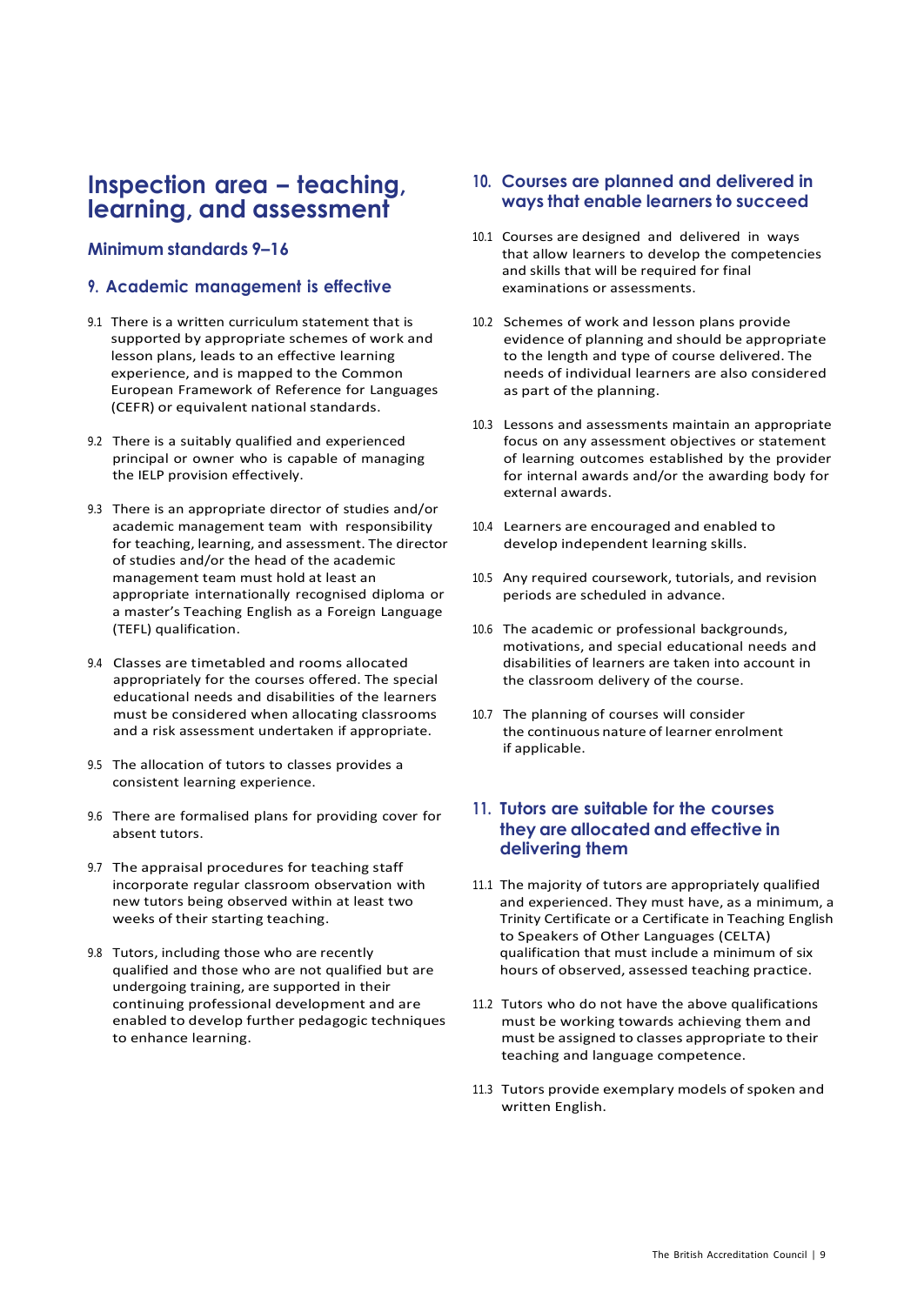- 11.4 Tutors have a good level of English language knowledge as well as pedagogic and communication skills that allow them to deliver the course content effectively.
- 11.5 Tutors employ effective strategies to involve all learners in active participation in order to develop their accuracy and fluency in English.
- **12. Learners and tutors are provided with access to appropriate resources and study materials**

#### **13. Learners receive appropriate assessment and feedback on their performance and progress, which are effectively monitored**

- 13.1 There is a comprehensive and appropriate initial placement procedure that assesses the learners' starting level and suitability so that their progress can be effectively monitored during their studies.
- 13.2 Schemes of work include a schedule of formative and summative assessments that are made available to both tutors and learners.
- 13.3 Assessment outcomes are monitored to enable the identification of learners who are not making satisfactory progress in order to provide appropriate learning support and/or to enable learners to change class.
- 13.4 Those learners who are undertaking a course leading to an external award are made aware of how their progress relates to their proposed external award.
- 13.5 A framework is in place to enable the effective evaluation of overall student progress and performance against the CEFR or equivalent national standards.
- 13.6 Oral and written feedback is given to individual learners on a regular basis that is tailored to meet their specific needs and is constructive in its nature and delivery.
- 13.7 Learners have appropriate access to academic support outside class hours.

### **14. There is a clear rationale for courses leading to unaccredited or internal awards**

- 14.1 Courses are clearly described and mapped to the corresponding level of the CEFR or equivalent national standards.
- 14.2 There is evidence of the extent to which the awards are accepted for the purpose of employment or further study.
- 14.3 External moderators are involved in the assessment process.

#### **15. There are satisfactory procedures for the administration of examinations and other means of assessment**

- 15.1 The provider complies with the requirements of the relevant awarding bodies in terms of examination security and administration.
- 15.2 If internal assessments, external examinations, or pathway programmes are provided, the provider takes appropriate steps to identify and discourage cheating and plagiarism and penalise offenders.
- 15.3 There are clear procedures for learners to appeal against their assessment marks.

## **16. There is appropriate provision of advice for learners intending to proceed to employment or higher/further education**

- 16.1 Learners have access to advice from a designated staff member on further study and career opportunities.
- 16.2 If the provider offers courses preparing learners for higher education, they have access to prospectuses and to advice from a designated staff member both on selecting courses and institutions and on the application process.
- 16.3 Learners are informed about the recognition of the qualifications for further study or employment.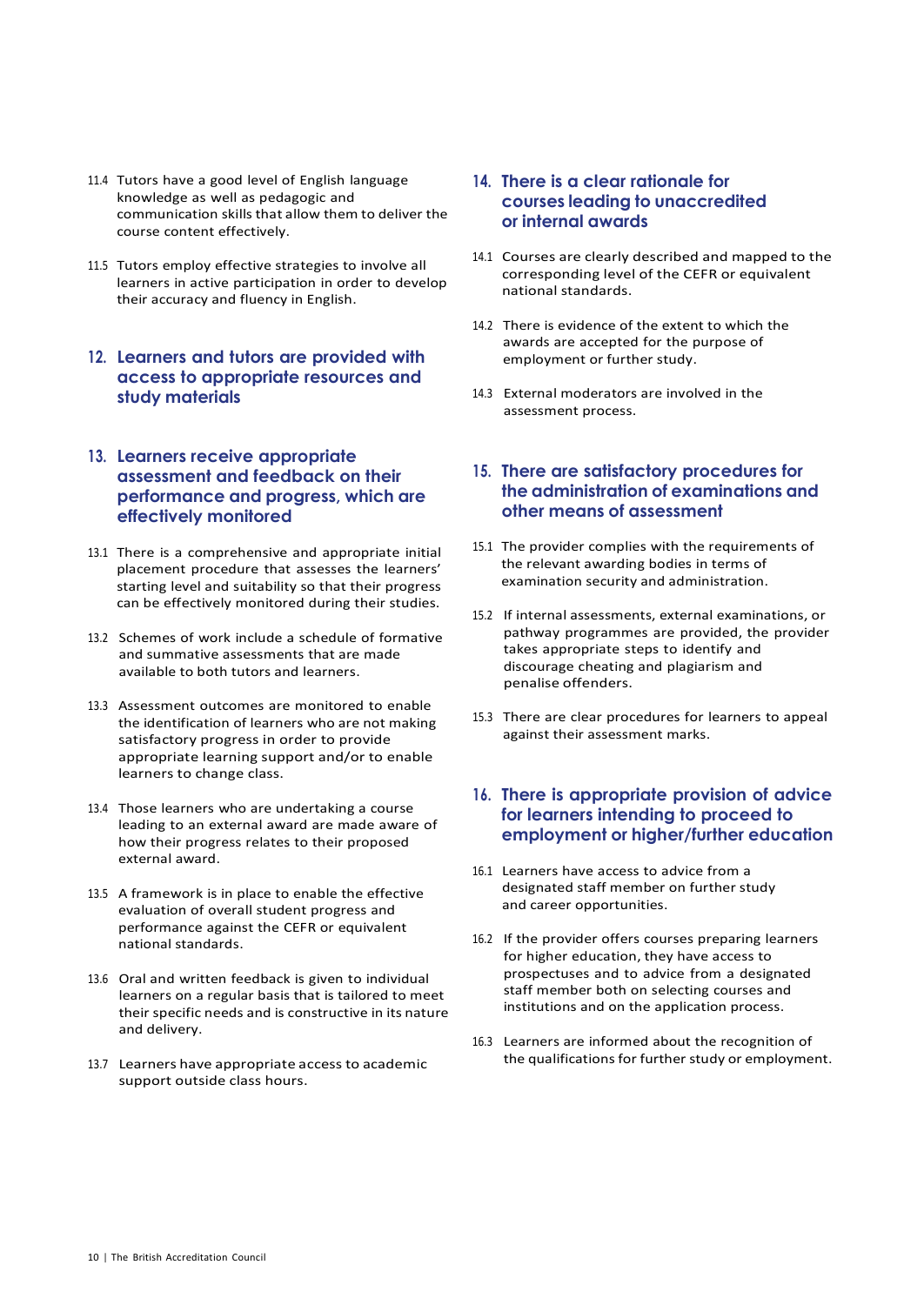#### **Documents required**

- ➜ Detailed up-to-date list of programmes available
- ➜ A detailed timetable of the courses/classes taking place at the time of the inspection ➜ Whole course/academic year plans/schemes
- of work
- ➜ Module/course descriptions
- $\rightarrow$  Completed lesson plans
- $\rightarrow$  Timetables for all courses
- $\rightarrow$  A list of learners on site on the day(s) of the inspection broken down by level of English competence, gender, age, country of origin, programme, and start date
- ➜ Assessment procedures/samples of assessment methods/assessment tools
- ➜ Samples of marked learners' work with feedback for the learner
- → Sample placement/initial tests including completed documentation
- **→ Records of learner progress**
- $\rightarrow$  Learners' academic appeals and grievance procedures
- $\rightarrow$  Agreements with awarding bodies
- **→** Documents relating to external moderation
- ➜ Evidence of monitoring of teaching staff including completed classroom observation records
- ➜ Summaries of results/grades awarded for the previous three years for each programme or from the start date if the courses have not been available for that time
- $\rightarrow$  Copies of external reviewers', for example, external examiners', reports for the previous three years for each programme or from the start date if the course has not been available for that time
- $\rightarrow$  Copies of annual reports to the awarding bodies for the previous three years for each academic programme or from the start date if the courses have not been available for that time
- ➜ Catalogue of library stock

## <span id="page-10-0"></span>**Inspection area – learner welfare**

#### **Minimum standards 17–22**

#### **17. Learners receive pastoral support appropriate to their age, background, and circumstances**

- 17.1 There is at least one named staff member responsible for learner welfare who is suitably trained, accessible to all learners, and available to provide advice and counselling.
- 17.2 Learners receive appropriate advice before enrolment.
- 17.3 Learners receive an appropriate induction and relevant information at the beginning of their course.
- 17.4 Learners are issued with a contact number for out-of-hours and emergency support.
- 17.5 The provider has policies in place to avoid discrimination and a published procedure for dealing with any abusive behaviour.
- 17.6 Effective arrangements are in place to safeguard learners, especially young learners and vulnerable adults.

## **18. Learners from outside the provider's country are provided with specific advice and assistance**

- 18.1 Learners receive appropriate advice before their arrival on travelling to and living in the country.
- 18.2 Learners receive appropriate induction upon arrival covering issues specific to the local area.
- 18.3 Information and advice specific to the learners continues to be available throughout the course of study.
- 18.4 The provision of support takes into account cultural and religious considerations.
- 18.5 Where possible, learners have access to speakers of their own first language.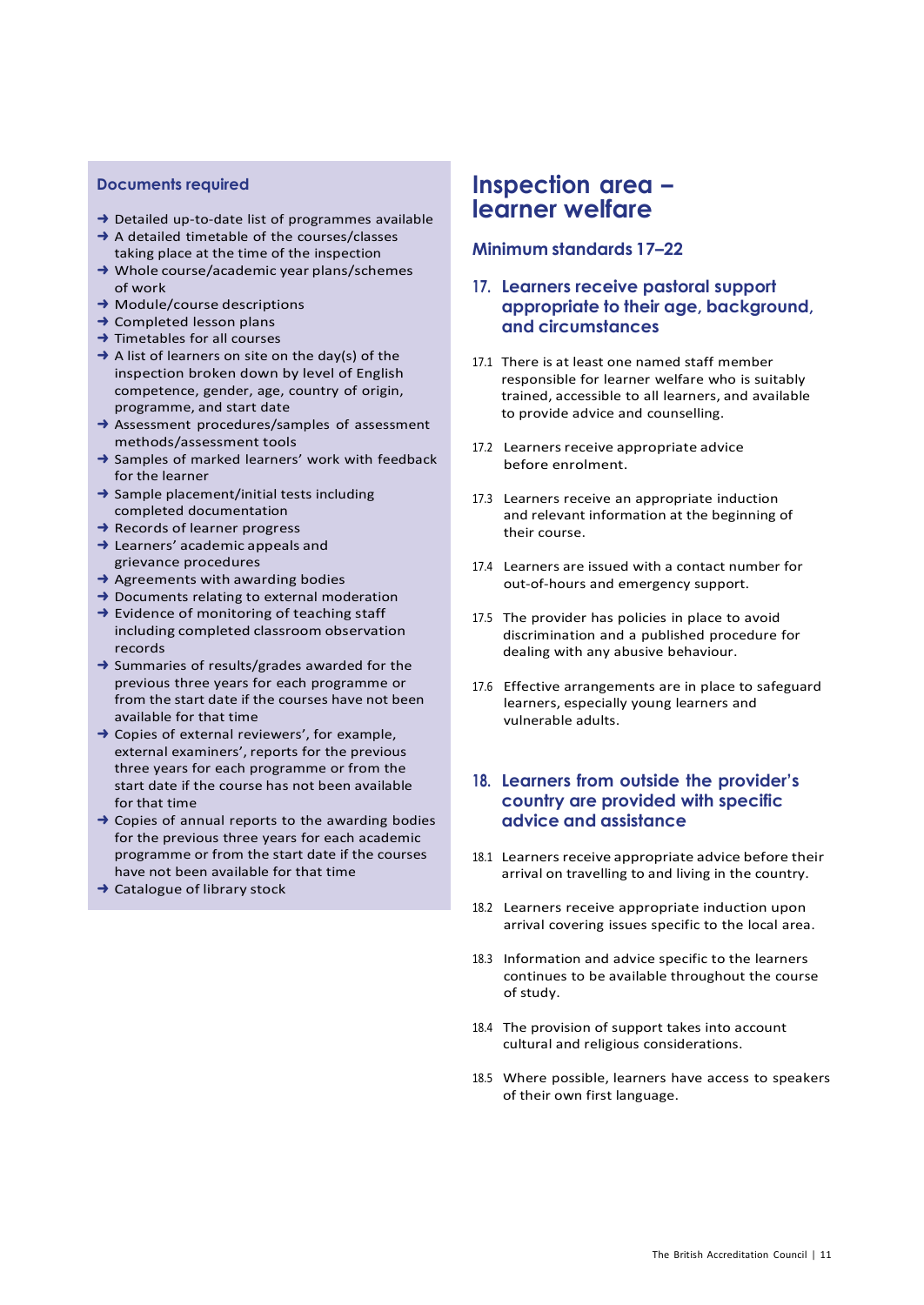## **19. The fair treatment of learners is ensured**

- 19.1 Learners apply for and are enrolled in courses under fair and transparent contractual terms and conditions, which include information about what they will be required to purchase in order to take the course.
- 19.2 Learners have access to a fair complaints procedure of which they are informed in writing at the start of the course.
- 19.3 Learners are informed if there is a local or national regulator for complaints.
- 19.4 Learners are advised of BAC's complaints procedure.
- **20. Where residential accommodation is offered, it is fit for purpose, well maintained, and appropriately supervised**
- 20.1 Any residential accommodation is clean, safe, and of a standard that is suited to the needs of learners.
- 20.2 Any residential accommodation is open to inspection by the appropriate authorities.
- 20.3 A level of supervision is provided appropriate to the ages and needs of learners.

#### **21. Where home-stay accommodation is organised, the learners' welfare is ensured and the provider's relationship with hosts is properly managed**

- 21.1 Due care is taken in selecting home-stay accommodation that provides both a safe and comfortable living environment for learners and is appropriately located for travel to and from the provider's location.
- 21.2 Any home-stay accommodation is inspected before learners are placed and is subject to regular re-inspection by a responsible representative or agent of the provider.
- 21.3 The provider has appropriate contracts in place with any hosts clearly setting out the rules, terms, and conditions of the provision.
- 21.4 Appropriate advice and support is given to both hosts and learners before and during the placement.
- 21.5 Clear monitoring procedures are in place with opportunities for learner feedback and prompt action is taken in the event of problems.
- **22. The provider has an appropriate social programme for learners and information on leisure activities in the area**
- 22.1 Learners are provided with appropriate information on opportunities for participation in events and other leisure activities that may be of interest.
- 22.2 The social programme is responsive to the needs and wishes of learners.
- 22.3 The social programme provides appropriate opportunities for learners to extend their learning outside the formal curriculum.
- 22.4 Any activities within the social programme have been chosen with consideration for their affordability by the majority of learners.
- 22.5 Any social activities organised by the provider have been subject to a risk assessment and are supervised by a responsible representative of the provider, if required.

#### **Documents required**

- ➜ Information for learners relating to qualifications and awarding bodies
- ➜ Induction packs for home and international learners
- **→** Initial guidance documents for learners
- $\rightarrow$  Complaints policy and procedure documentation
- ➜ Policy documents related to discrimination, bullying, and abusive behaviour
- **→** Documents related to residential accommodation
- → Documents related to home-stay accommodation including advice for home-stay learners and providers
- $\rightarrow$  Learners' social programme
- $\rightarrow$  Careers advice and guidance documentation
- $\rightarrow$  Safeguarding policy
- ➜ Disclosure and Barring Service (DBS) check (or local equivalent) and training records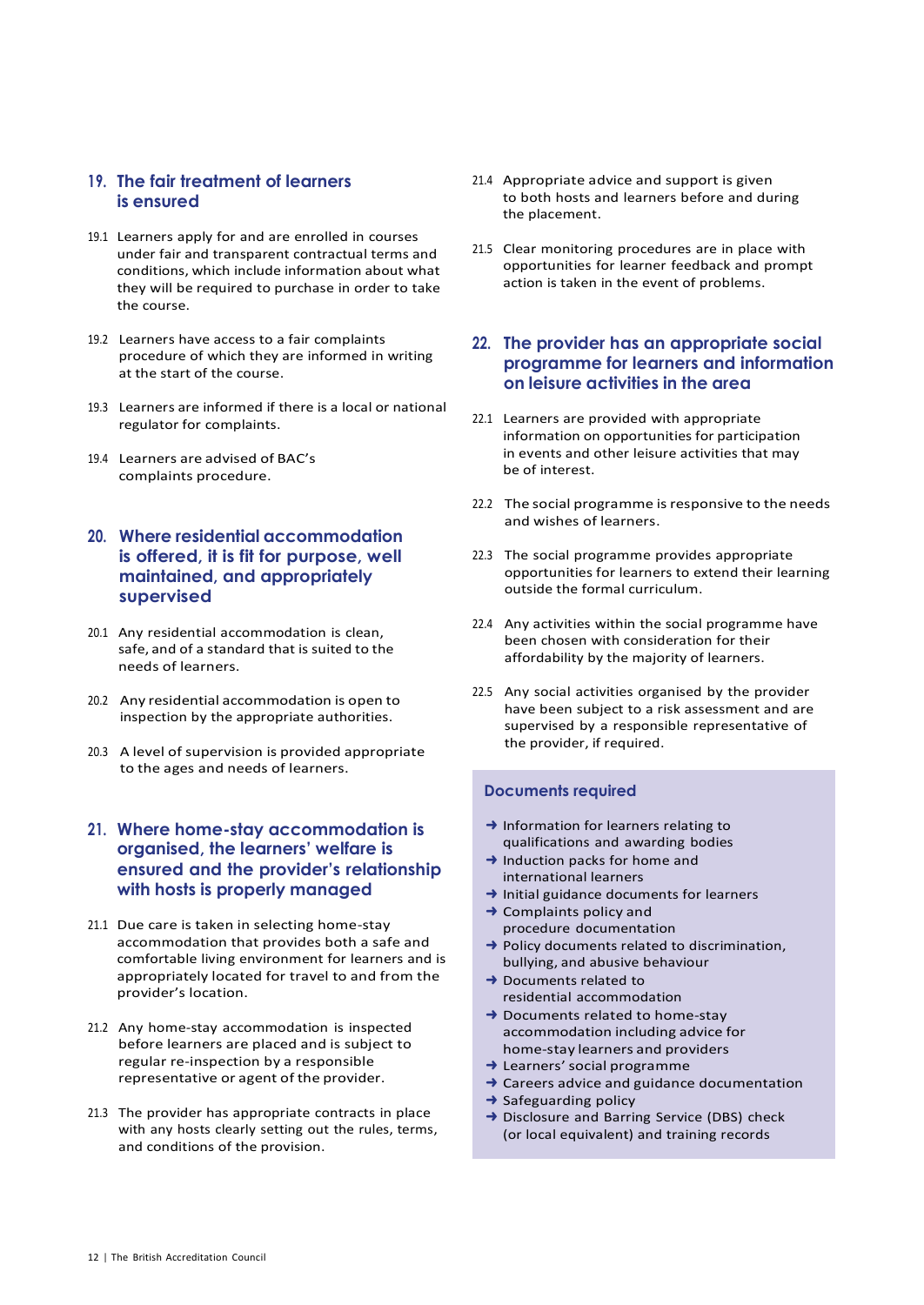## <span id="page-12-0"></span>**Inspection area – premises and facilities**

#### **Minimum standards 23–26**

#### **23. The provider has secure possession of and access to its premises**

- 23.1 The provider has secure tenure on its premises.
- 23.2 Where required, the provider has access to suitable external premises for academic or non-academic purposes of a temporary or occasional nature.

#### **24. The premises provide a safe, secure, and clean environment for learners and staff**

- 24.1 Access to the premises is appropriately restricted and secured.
- 24.2 Access must allow all users of the provider, including those with special educational needs and disabilities if such learners are enrolled, to enter and leave the premises safely and easily, including in emergency situations.
- 24.3 The premises are maintained in an adequate state of repair, decoration, and cleanliness.
- 24.4 General guidance on health and safety is made available to learners, staff, and visitors.
- 24.5 There is adequate signage inside and outside of the premises and notice boards for the display of general information.
- 24.6 There is adequate circulation space for the number of learners and staff accommodated and a suitable area to receive visitors.
- 24.7 There are toilet facilities of an appropriate number and level of cleanliness.
- 24.8 There is adequate heating, cooling systems, and ventilation in all rooms.

#### **25. Classrooms and other learning areas are appropriate for the courses offered**

- 25.1 Classrooms and other learning areas provide adequate accommodation in size and number for the classes allocated to them.
- 25.2 Classrooms and any specialised learning areas(e.g. computer rooms) are equipped to a level that allows for the effective delivery of each course.
- 25.3 There are facilities suitable for conducting the assessments required for each course.

## **26. There are appropriate additional facilities for learners and staff**

- 26.1 Learners have access to sufficient space and suitable facilities for private study including library and Information Technology (IT) resources.
- 26.2 Teaching staff have access to sufficient personal space for preparing lessons and marking work.
- 26.3 Learners and staff have access to space and facilities suitable for relaxation and the consumption of food and drink where appropriate.
- 26.4 Learners and staff have access to adequate storage for personal possessions.
- 26.5 There are individual offices or rooms in which academic staff and senior management can hold private meetings and a room of sufficient size to hold staff meetings.
- 26.6 Administrative offices are adequate in size and resources for the effective administration of the provider.

#### **Documents required**

- → Floor plan of each site being inspected
- → Booking documentation for delivery venues or training rooms
- $\rightarrow$  Health and safety guidance for learners, staff, and visitors
- $\rightarrow$  Number, specification, location, and accessibility of computing and related IT resources
- → A guide to the library and IT facilities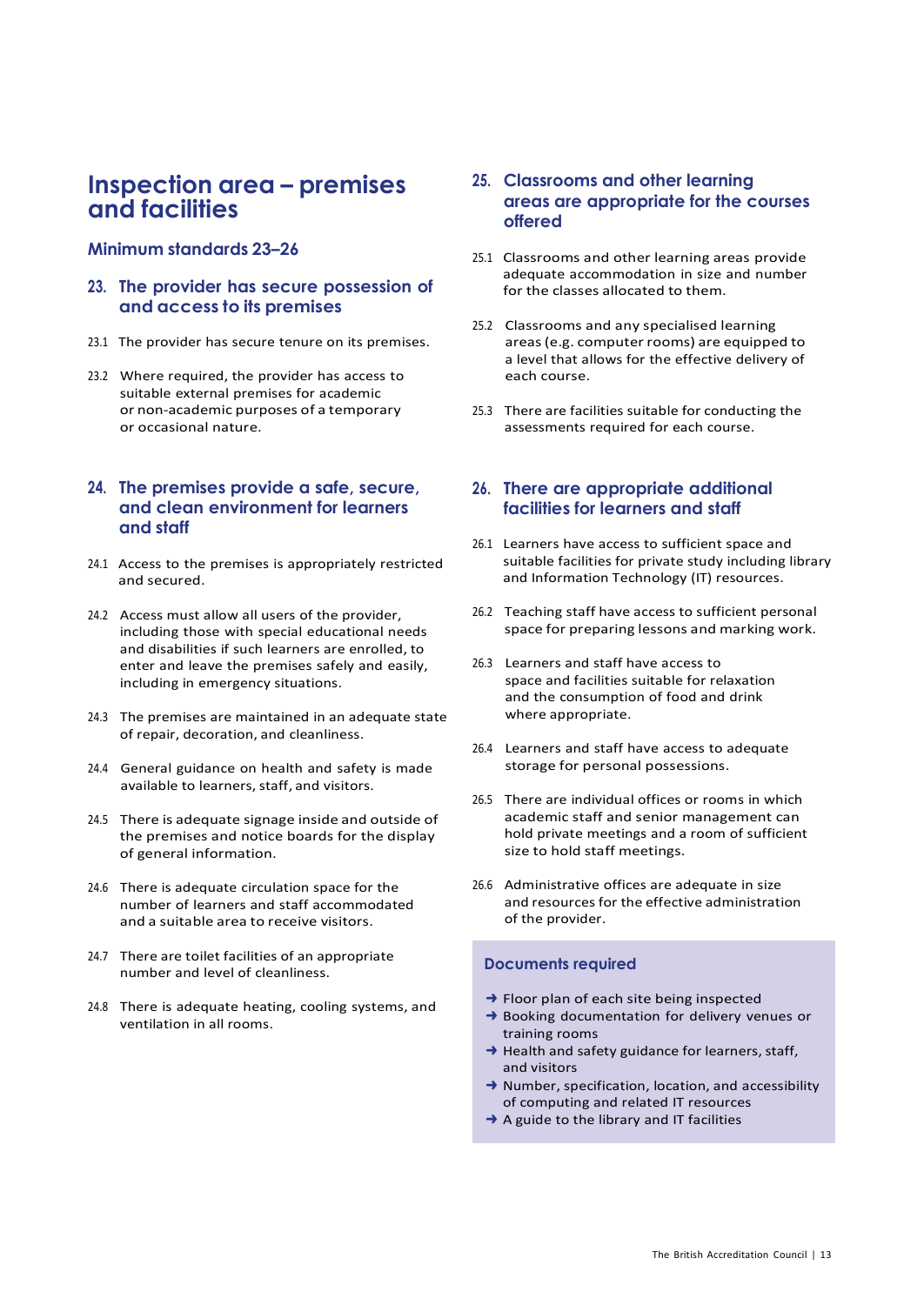## <span id="page-13-0"></span>**Inspection area – ODBL (if applicable)**

## **Minimum standards 27–34**

#### **27. The provider is effectively managed**

- 27.1 There is a suitably qualified manager with experience in the field of ODBL who has responsibility for teaching, learning, achievement, and the management of the tutor body.
- 27.2 Data collection and collation systems include the accurate logging of online tutor and learner activity.

### **28. The provider takes reasonable care to recruit and enrol suitable learners for its courses**

28.1 Learners are made aware of the necessary level of digital literacy required to follow the programme.

#### **29. Academic management is effective**

29.1 The provider has a robust tutor recruitment system that is designed to ensure the safety of the learners. The recruitment process for tutors working remotely includes a face-to-face and/or online interview.

#### **30. Tutors are suitable for the courses they are allocated and effective in delivering them**

- 30.1 The tutors have the expertise to give individualised instructional service to each learner and have an understanding of the special challenges and demands of ODBL.
- 30.2 All academic enquiries from learners are handled promptly and sympathetically.

## **31. Learner materials are appropriate to the medium of delivery and are effective**

31.1 Course materials are designed for a specific and clearly stated level of study and include appropriate support when necessary.

- 31.2 Course materials are appropriately presented and sufficiently comprehensive to enable learners to achieve the programme objectives.
- 31.3 Tutors make effective use of appropriate teaching aids and learning materials, including online resources such as forums and social media platforms.

#### **32. The technology used to deliver the programmes is fit for purpose and effective**

- 32.1 The provider uses appropriate and readily accessible technology to optimise interaction between the provider and the learner and enhance instructional and educational services.
- 32.2 The provider has access to the services of an experienced IT technician who can ensure that systems are operative at all times and provide appropriate support to learners, tutors, and staff working remotely.

#### **33. There are satisfactory procedures for the administration of examinations and other means of assessment**

33.1 The provider has processes to verify that the learner who registers on the programme is the same learner who participates in, completes, and receives the credit.

#### **34. Learners receive pastoral support appropriate to their age, background, and circumstances**

- 34.1 After enrolment, the applicant has the benefit of a stated "cooling off" period during which they can cancel the enrolment.
- 34.2 The provider ensures that learners understand any system requirements and have access to appropriate technical advice to assist with technical problems that are the provider's responsibility.

#### **Documents required**

→ Evidence of tutor monitoring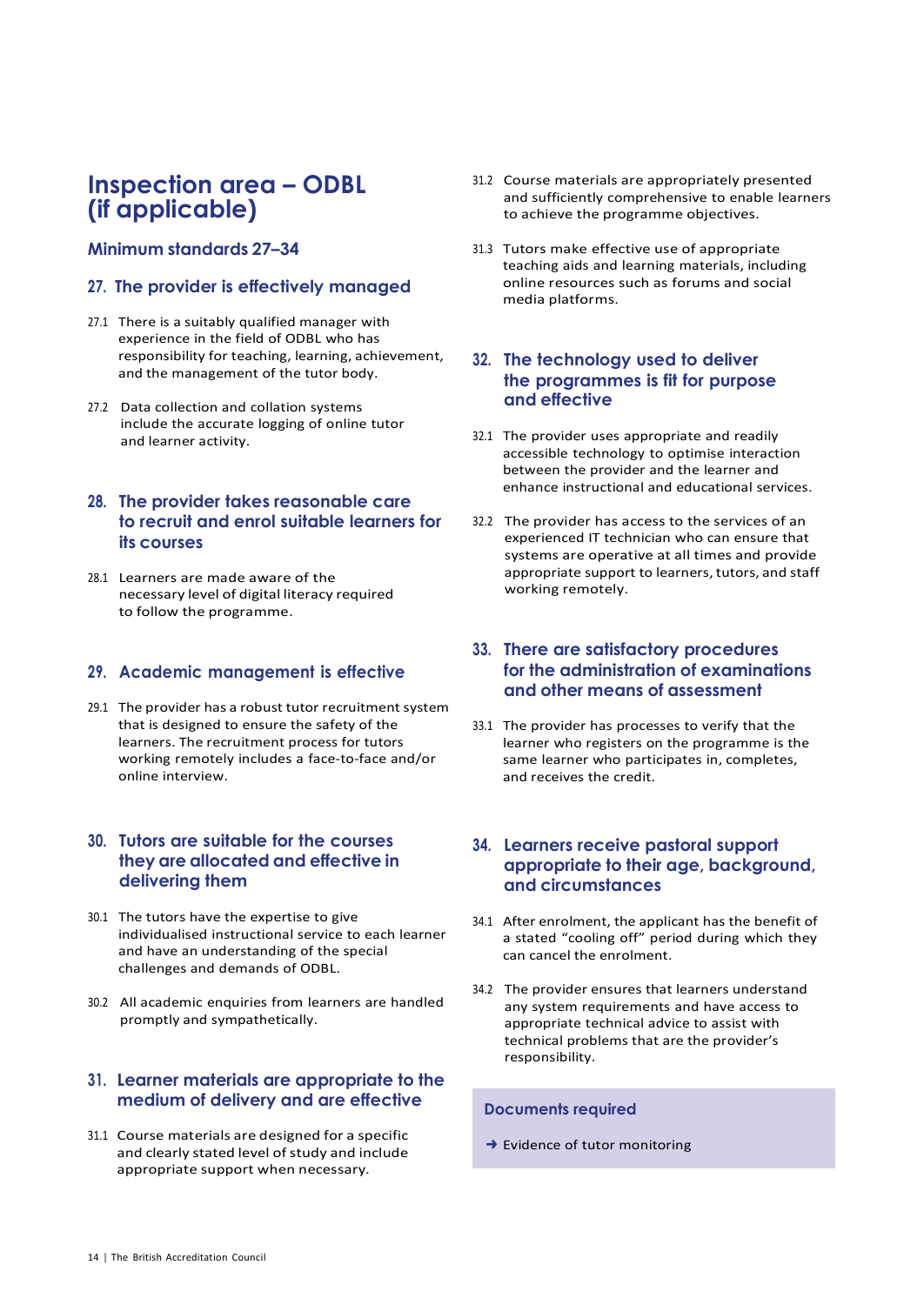## <span id="page-14-0"></span>**Glossary**

**UK NARIC** is the designated UK national agency for the recognition and comparison of international qualifications and skills. It performs this official function on behalf of the UK Government.

#### **The Common European Framework of Reference for Languages: Learning, Teaching, Assessment**

**(CEFR)** is a guideline used to describe achievements of learners of foreign languages across Europe and, increasingly, in other countries. Its main aim is to provide a method of learning, teaching, and assessment that applies to all languages in Europe. There are six reference levels from A1: breakthrough or beginner to C2: mastery or proficiency. For each of these levels there is a description of what a learner is supposed to be able to do in reading, listening, speaking, and writing. These six reference levels are widely accepted as the European standard for grading an individual's language proficiency.

#### **Digital literacy**

The ability to use information and communication technologies to find, evaluate, create, and communicate information, requiring both cognitive and technical skills. It includes knowledge, skills, and behaviours involving the effective use of digital devices such as smartphones, tablets, laptops, and desktop PCs as well as the internet and social media for the purposes of communication and expression.

#### **English for Academic Purposes (EAP) pathway courses**

BAC distinguishes between EAP, English for General Academic Purposes (EGAP), and any other type of EAP or EGAP courses and EAP, EGAP, and any other type of EAP or EGAP **pathway** courses. Successful completion of an EAP pathway course enables the

graduating students to gain automatic acceptance onto a Higher Education (HE) or Further Education (FE) course, which leads to a qualification that is recognised by UK NARIC and/or the national accrediting authority, where relevant.

The pathway course should be offered by a university language centre or department as a pathway to the university's programmes. The programmes must lead to a qualification that is recognised by UK NARIC and/ or the national accrediting authority, where relevant. Alternatively, the pathway course can be offered by a provider with a valid agreement with a HE or FE institution. In this case, the course provides a pathway to that HE or FE institution's courses and leads to a qualification that is recognised by UK NARIC and/or the national accrediting authority, where relevant.

#### **Risk assessment**

A systematic process of evaluating the potential risks that may be involved in a projected activity or undertaking.

#### **Safeguard**

To protect someone from harm.

#### **Stakeholder**

A person, group, or organisation that has an interest or concern in another organisation.

#### **Unaccredited or internal awards**

Certificated qualifications that are formally assessed internally by the provider and do not involve a recognised awarding body.

#### **Vulnerable adults**

An adult who is unable to function cognitively or adequately undertake basic day-to-day functions without the help or oversight of someone not impaired in these ways or who is unable to protect themselves from significant harm or exploitation.